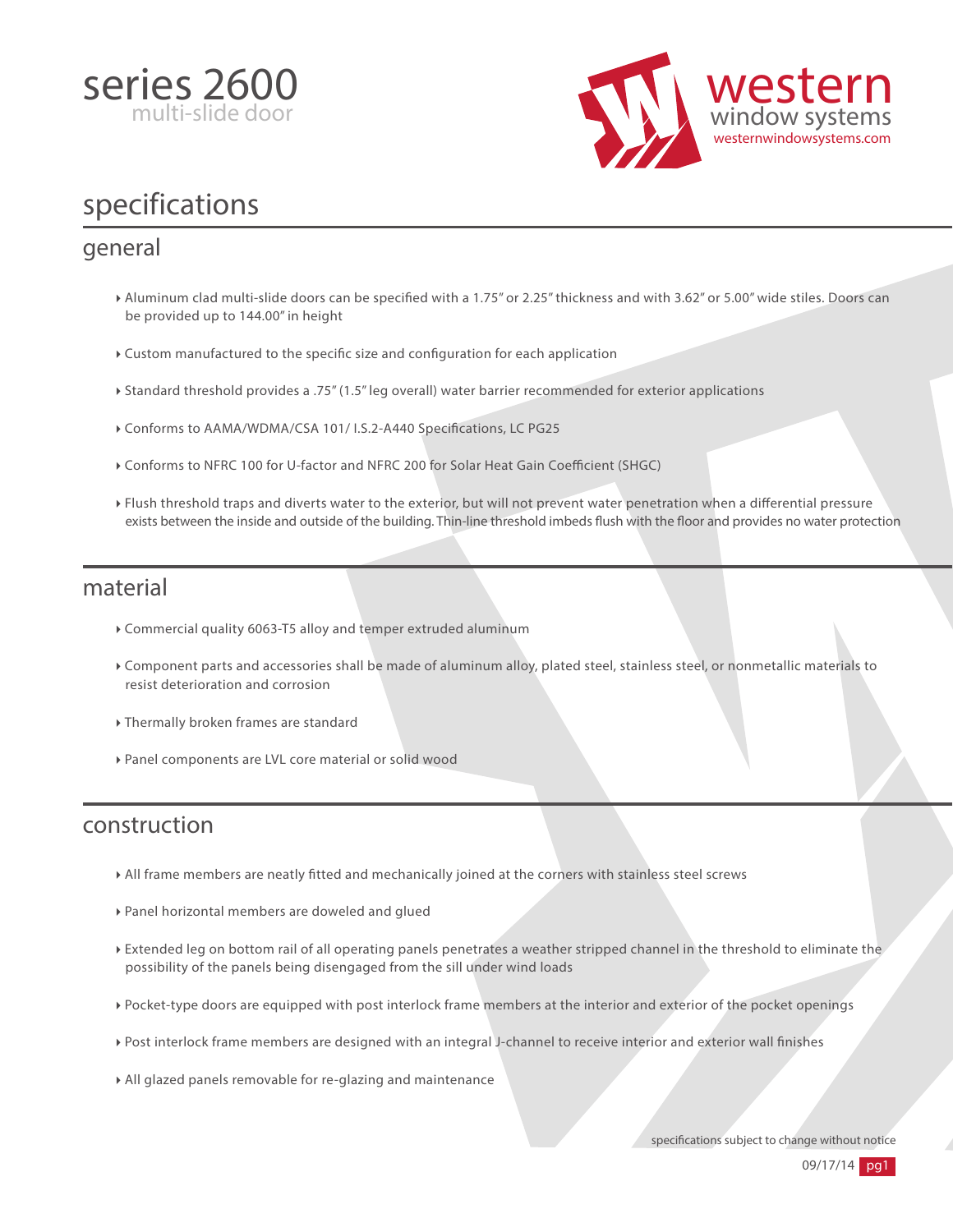



# specifications

### finish

- Extruded aluminum members furnished from stock inventory available in dark bronze anodized and satin anodized
- Custom colors are available in both painted and anodized finishes
- I Unless otherwise specified, painted finishes on extruded aluminum members shall conform to a minimum of AAMA 2605, Specification for High Performance Organic Coatings on Aluminum Extrusions and Panels
- Anodized finishes shall be Class 1 on dark bronze and satin anodized
- All thresholds shall be dark bronze anodized
- $\triangleright$  All wood components provided in an unfinished state

## glazing

- Insulating glass conforms to ASTM E774 specification for Sealed Insulating Glass
- Units shall have a dual seal of Thermo Plastic Spacer (TPS) and silicone
- Insulating glass manufactured using 5mm (3/16") thick glass up to 40 square feet and 6mm (1/4") thick glass over 40 square feet, both with a .87" OA
- Insulating and single-pane glass conforms to ASTM Specification C1036, Standard Specification for Flat Glass
- All glazing in doors shall be fully tempered

#### hardware

- Sliding panels are equipped with a full mortised locking mechanism, stainless steel case and adjustable hardened steel bolt
- Vertical slide button on interior to operate lock
- $\triangleright$  Flush handle hardware available in brushed nickel or black finishes
- Optional cylinder lock with Schlage 5-pin keyway
- Each sliding panel equipped with two tandem wheel assemblies containing stainless steel ball-bearing rollers with a diameter of 2.12" or 3.00"
- Each doorframe equipped with a stainless steel adjustable strike and stainless steel roller track cover

specifications subject to change without notice